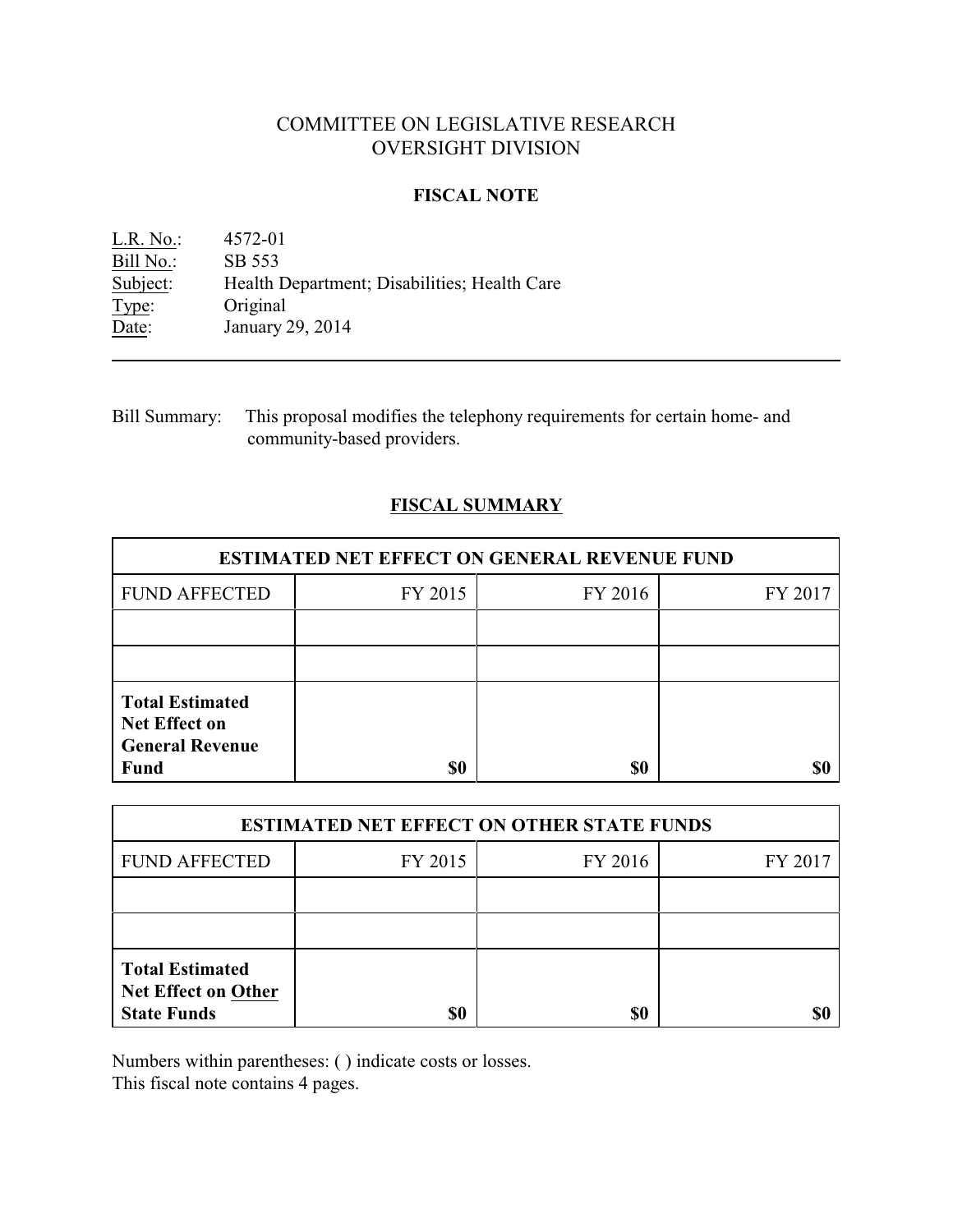L.R. No. 4572-01 Bill No. SB 553 Page 2 of 4 January 29, 2014

| <b>ESTIMATED NET EFFECT ON FEDERAL FUNDS</b>                        |         |         |         |  |
|---------------------------------------------------------------------|---------|---------|---------|--|
| <b>FUND AFFECTED</b>                                                | FY 2015 | FY 2016 | FY 2017 |  |
|                                                                     |         |         |         |  |
|                                                                     |         |         |         |  |
| <b>Total Estimated</b><br>Net Effect on All<br><b>Federal Funds</b> | \$0     | \$0     |         |  |

| <b>ESTIMATED NET EFFECT ON FULL TIME EQUIVALENT (FTE)</b>    |         |         |         |  |
|--------------------------------------------------------------|---------|---------|---------|--|
| <b>FUND AFFECTED</b>                                         | FY 2015 | FY 2016 | FY 2017 |  |
|                                                              |         |         |         |  |
|                                                              |         |         |         |  |
| <b>Total Estimated</b><br><b>Net Effect on</b><br><b>FTE</b> |         |         |         |  |

 $\Box$  Estimated Total Net Effect on All funds expected to exceed \$100,000 savings or (cost).

 $\Box$  Estimated Net Effect on General Revenue Fund expected to exceed \$100,000 (cost).

| <b>ESTIMATED NET EFFECT ON LOCAL FUNDS</b> |         |         |       |  |
|--------------------------------------------|---------|---------|-------|--|
| FUND AFFECTED                              | FY 2015 | FY 2016 | FV 20 |  |
| <b>Local Government</b>                    | \$0     | \$0     |       |  |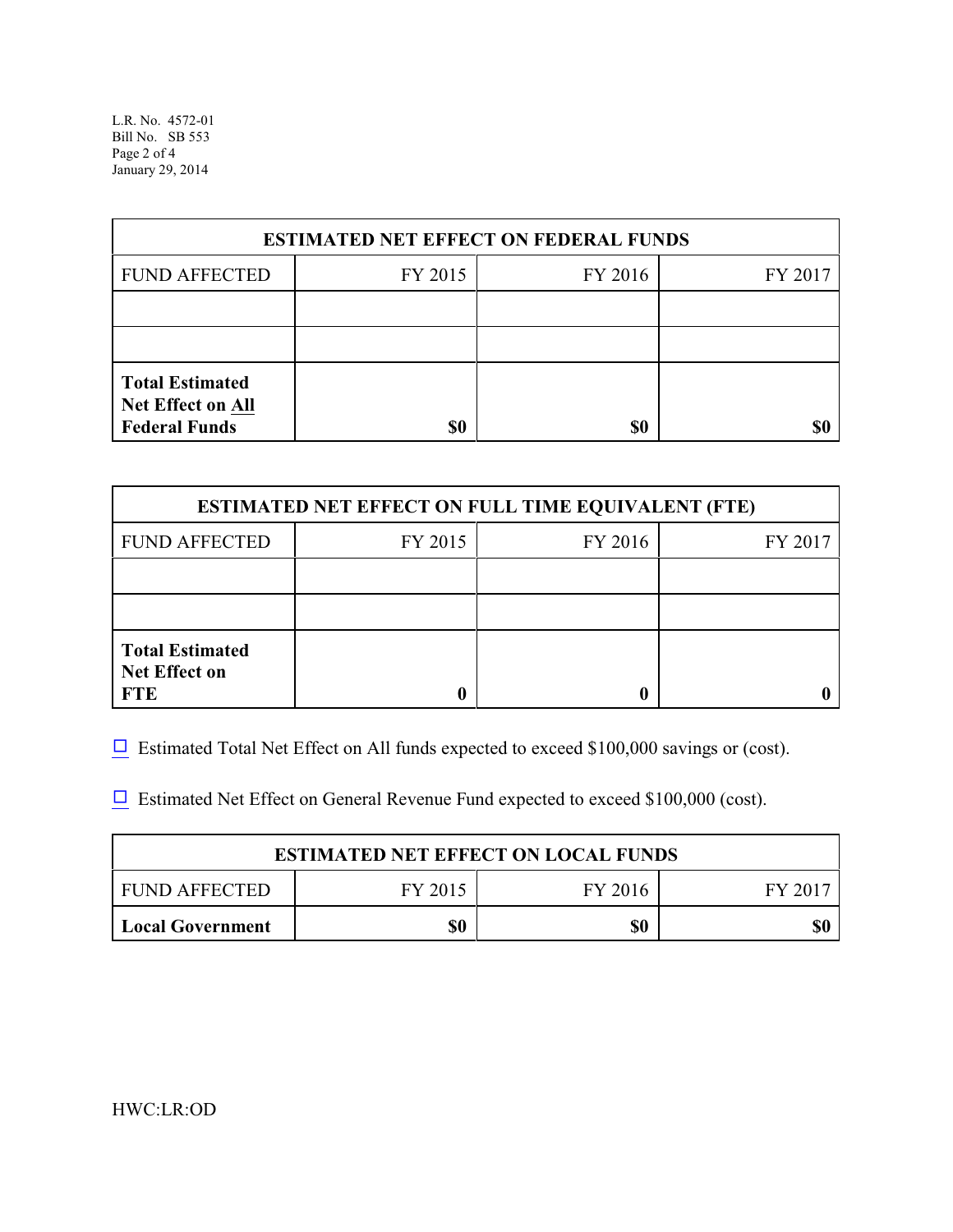L.R. No. 4572-01 Bill No. SB 553 Page 3 of 4 January 29, 2014

### **FISCAL ANALYSIS**

## ASSUMPTION

Officials from the **Department of Social Services (DSS) - MO HealthNet Division (MHD)** state sections 208.909 and 660.023 exclude vendors who provide administrative services for five or less personal care attendants and in-home provider agencies that employ five or less in-home providers. Since the Department of Health and Senior Services is responsible for the telephone tracking system, the legislation will not have a fiscal impact on the MHD.

Officials from the **Department of Mental Health (DMH)** state the proposal would place no requirements or obligations on the DMH that would create a fiscal impact.

Officials from the **Department of Health and Senior Services** assume the proposal would not fiscally impact their agency.

| FISCAL IMPACT - State Government | FY 2015<br>$(10 \text{ Mo.})$ | FY 2016    | FY 2017    |
|----------------------------------|-------------------------------|------------|------------|
|                                  | <u>\$0</u>                    | <u>\$0</u> | <u>\$0</u> |
| FISCAL IMPACT - Local Government | FY 2015<br>$(10 \text{ Mo.})$ | FY 2016    | FY 2017    |
|                                  | <u>\$0</u>                    | <u>\$0</u> | <u>\$0</u> |

### FISCAL IMPACT - Small Business

The provisions of this proposal will have a direct positive fiscal impact on small business homeand community-based providers if they provide administrative services for five or fewer personal care attendants. Under this proposal, they would be exempt from the telephone tracking requirements.

HWC:LR:OD